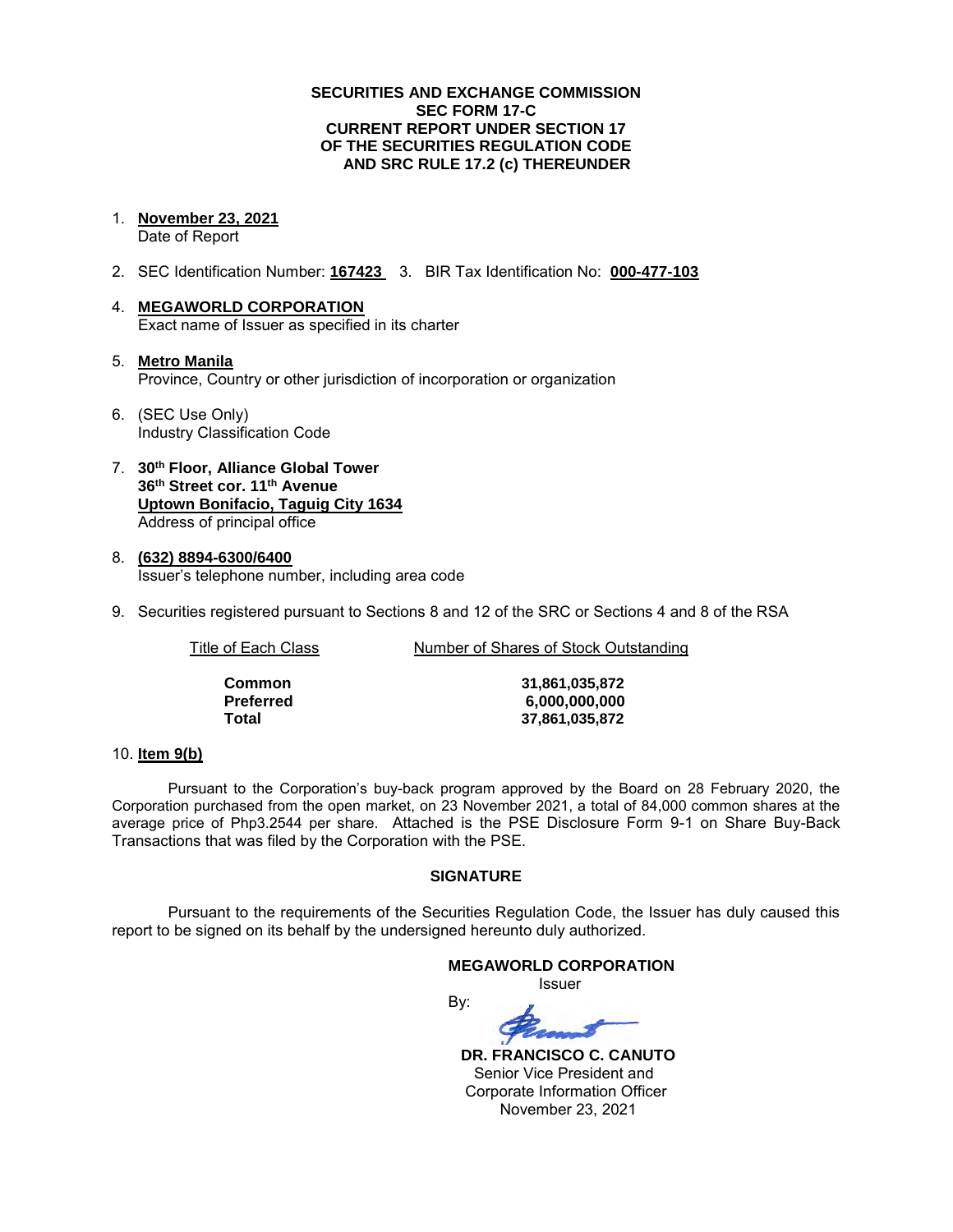# **SECURITIES AND EXCHANGE COMMISSION SEC FORM 17-C**

# **CURRENT REPORT UNDER SECTION 17 OF THE SECURITIES REGULATION CODE AND SRC RULE 17.2(c) THEREUNDER**

| Nov 23, 2021                                     | 1. Date of Report (Date of earliest event reported)                                               |  |  |
|--------------------------------------------------|---------------------------------------------------------------------------------------------------|--|--|
| 2. SEC Identification Number                     |                                                                                                   |  |  |
| 167423                                           |                                                                                                   |  |  |
| 3. BIR Tax Identification No.                    |                                                                                                   |  |  |
| 000-477-103                                      |                                                                                                   |  |  |
|                                                  | 4. Exact name of issuer as specified in its charter                                               |  |  |
|                                                  | <b>MEGAWORLD CORPORATION</b>                                                                      |  |  |
|                                                  | 5. Province, country or other jurisdiction of incorporation                                       |  |  |
| <b>Metro Manila</b>                              |                                                                                                   |  |  |
|                                                  | 6. Industry Classification Code(SEC Use Only)                                                     |  |  |
|                                                  |                                                                                                   |  |  |
| 7. Address of principal office                   |                                                                                                   |  |  |
| <b>Taguig City</b><br><b>Postal Code</b><br>1634 | 30th Floor, Alliance Global Tower 36th Street cor. 11th Avenue Uptown Bonifacio,                  |  |  |
|                                                  | 8. Issuer's telephone number, including area code                                                 |  |  |
| (632) 8894-6300/6400                             |                                                                                                   |  |  |
|                                                  | 9. Former name or former address, if changed since last report                                    |  |  |
| N/A                                              |                                                                                                   |  |  |
|                                                  | 10. Securities registered pursuant to Sections 8 and 12 of the SRC or Sections 4 and 8 of the RSA |  |  |
| <b>Title of Each Class</b>                       | Number of Shares of Common Stock Outstanding and Amount of Debt Outstanding                       |  |  |
| Common                                           | 31,861,035,872                                                                                    |  |  |
| Preferred                                        | 6,000,000,000                                                                                     |  |  |
|                                                  | 11. Indicate the item numbers reported herein                                                     |  |  |
| Item $9(b)$                                      |                                                                                                   |  |  |

The Exchange does not warrant and holds no responsibility for the veracity of the facts and representations contained in all corporate disclosures, including financial reports. All data contained herein are prepared and submitted by the disclosing party to the Exchange, and are disseminated solely for purposes of information. Any questions on the data contained herein should be addressed directly to the Corporate Information Officer of the disclosing party.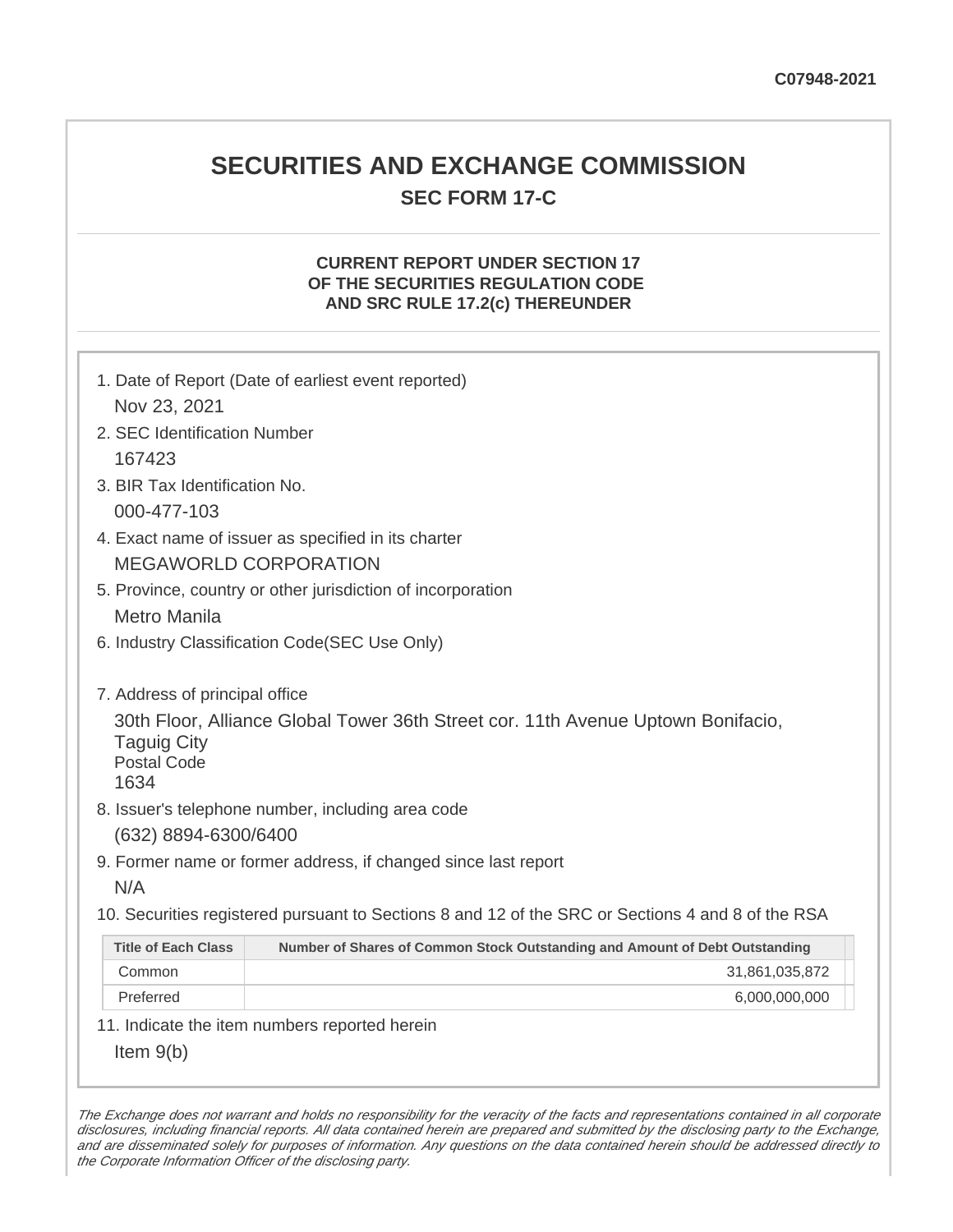

# **Megaworld Corporation MEG**

# **PSE Disclosure Form 9-1 - Share Buy-Back Transactions References: Section 9 of the Revised Disclosure Rules**

**Subject of the Disclosure**

Share Buy-Back Transactions

**Background/Description of the Disclosure**

Pursuant to the Corporation's buy-back program approved by the Board on 28 February 2020, the Corporation purchased from the open market, on 23 November 2021, a total of 84,000 common shares at the average price of Php3.2544 per share.

# **Type of Securities**

- **☑** Common
- □ Preferred N/A
- D Others N/A

### **Details of Share Buy-Back Transaction(s)**

| Date of Transaction | Number of Shares Purchased | <b>Price Per Share</b> |
|---------------------|----------------------------|------------------------|
| Nov 23, 2021        | 37,000                     | 3.2600                 |
| Nov 23, 2021        | 47,000                     | 3.2500                 |
|                     | 84,000                     |                        |

### **Effects on Number of Shares**

|                                                                                |                     | <b>Before</b>  |  | After          |
|--------------------------------------------------------------------------------|---------------------|----------------|--|----------------|
| <b>Outstanding Shares</b>                                                      |                     | 31,861,119,872 |  | 31,861,035,872 |
| <b>Treasury Shares</b>                                                         |                     | 509,746,000    |  | 509,830,000    |
|                                                                                |                     |                |  |                |
| <b>Cumulative Number of</b><br><b>Shares Purchased to</b><br>Date <sup>1</sup> | 379,910,000         |                |  |                |
| <b>Total Amount</b><br>Appropriated for the<br><b>Buy-Back Program</b>         | Php5,000,000,000.00 |                |  |                |